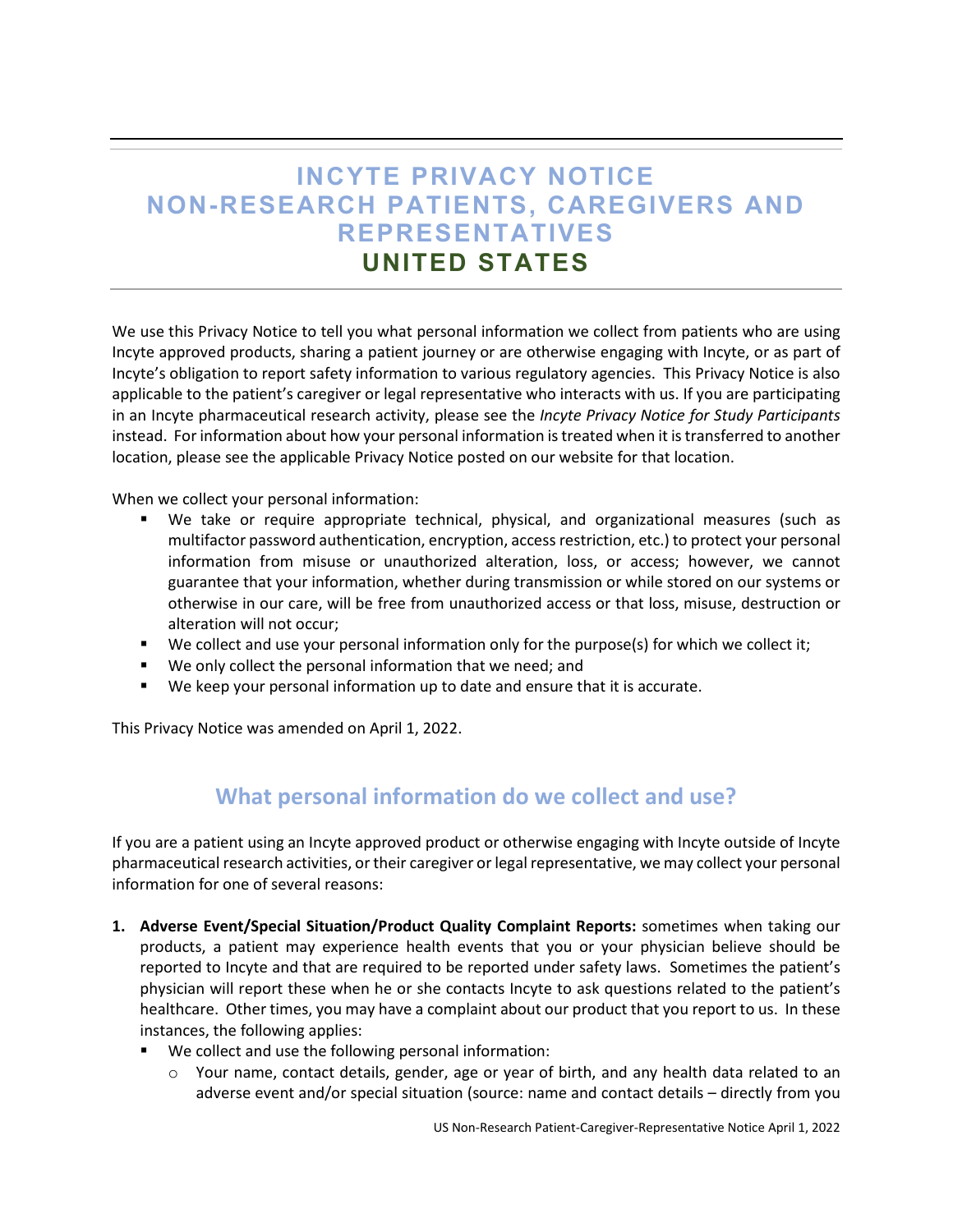and only if you are the reporter; all other personal information directly from you, your physician, or your caregiver).

- We collect this personal data in order to:
	- o Understand the safety and efficacy of Incyte's study drugs in the market place; and
	- o Comply with Incyte's legal obligations in the manufacturing and distribution and commercialization of a marketed product for reporting safety and product complaints.
- We collect and use this personal information based on Incyte's legal obligations under applicable laws. In relation to your health data which is considered a 'special category' of personal information, we also rely on the public interest in ensuring high standards of quality of our medicinal products.
- We keep and use your information for as long as necessary to comply with Incyte's legal obligations under applicable laws but no longer than thirty years after the conclusion of the clinical trial or end of the life of the marketed product as necessary to comply with legal or regulatory obligations.
- **2. Consulting**: you may decide to help us understand your medical condition and views in more detail by providing consulting services to us such as sharing your patient journey or providing feedback on materials we plan to use. In those instance, the following applies:
	- We collect and use the following personal information:
		- o When you share your story or provide feedback:
			- Your name, contact details, and any health or other personal information related to the consulting services. The specific categories of personal information relevant to your providing services will be made clear to you at the time we begin work with you (source: directly from you); and
			- Information specific to our interactions such as meetings and meeting notes (source: directly from you).
			- We rely on your consent to process this data. In relation to your health data which is considered a 'special category' of personal information, we also rely on your consent.
		- o For expense reimbursement (if applicable):
			- Your name, contact details, and payment and/or bank details (source: directly from you).
			- We collect and use your personal information in performance of a contract with Incyte.
	- We keep and use your information for as long as necessary for the administration of this relationship but no longer than three years after the last contact with you.
- **3. Patient Software Applications:** we occasionally make applications linked to websites available to help you understand your medical condition. For these applications (for websites, please refer to our *Online Visitor Notice*), the following applies:
	- We collect and use the following personal information:
		- $\circ$  Your name, contact details, and any health or other personal information that you enter into the application (source: directly from you).
	- We collect this personal information in order to provide you with the application and make the use of the application easier for you. \*\*Note that the personal information you enter into the application isn't provided to Incyte by the vendor that hosts the application for us.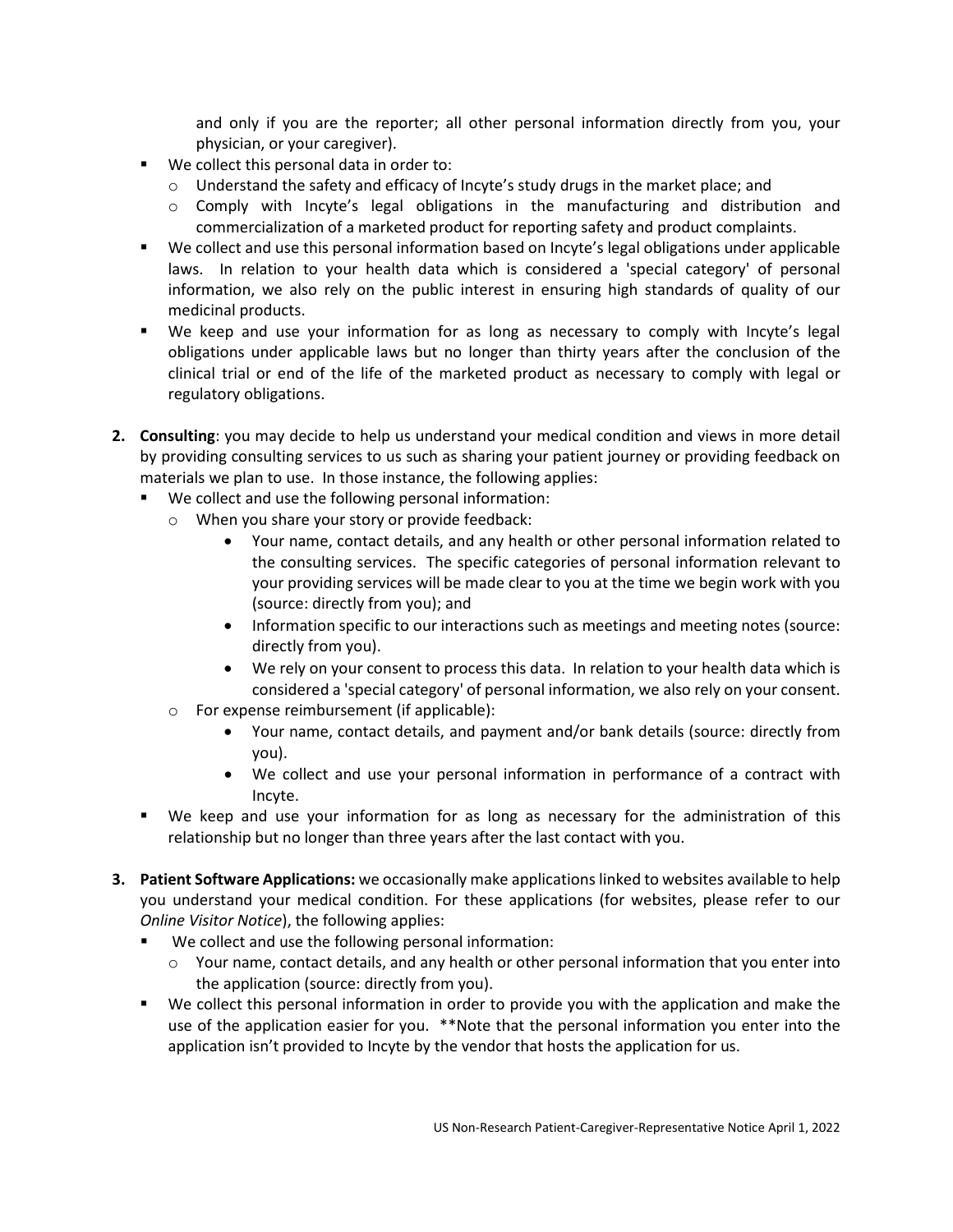- We collect and use this personal information as necessary based on your consent when you sign up to use the application. In relation to your health data which is considered a 'special category' of personal information, we also rely on your consent.
- We keep and use your information for as long as necessary for your use of the application.
- **4. Compassionate Use**: sometimes an Incyte product that was studied for a particular medical condition isn't approved by the health authorities for sale in your country and/or isn't commercially available in your country yet. Such products may be made available to you after a request from your physician. In those instances, the following applies:
	- We collect and use the following personal information:
		- $\circ$  A patient number assigned to you by your physician and your health data as it relates to your eligibility for the program as assessed by your physician and submitted to Incyte by your physician (source: directly from your physician).
	- We collect this personal information in order to process your physician's request and confirm your eligibility for the program.
	- We collect and use this personal information as necessary based on our legitimate interest as a drug manufacturer in supporting the use of approved drugs and unmet medical needs. In some countries, there is a legal obligation to collect your personal information for this purpose according to a protocol defined by a health authority and in those countries, Incyte will instead rely on that legal obligation to collect and use your personal information. In relation to your health data which is considered a 'special category' of personal information, we rely on the necessity to process your data for reasons of public interest in the area of public health.
	- We keep and use your information for as long as necessary for the support of our marketed products but no longer than thirty years after the conclusion of the clinical trial in which the product was studied or end of the life of the marketed product as necessary to comply with legal or regulatory obligations.
- **5. Product or Disease Information Requestors:** when you request information from us the following applies:
	- We collect and use the following personal information:
		- o Your name and contact details, (source: directly from you); and
		- o We collect this personal information in order to answer your unsolicited questions related to Incyte products or related disease state information.
	- We collect and use this personal information as necessary based on our legitimate interest as a drug manufacturer in supporting the development of new drugs and use of approved drugs.
	- We keep and use your information for as long as necessary to comply with Incyte's legal obligations under applicable laws but no longer than thirty years after the end of the life of the marketed product as necessary to comply with legal or regulatory obligations.

## **Do you need to provide us with your personal information?**

In certain instances you need to provide us with your personal information in order for Incyte to meet regulatory or legal obligations or where it is necessary for us to enter into a contract with you. In all other instances, you are not obliged to provide us with any personal information.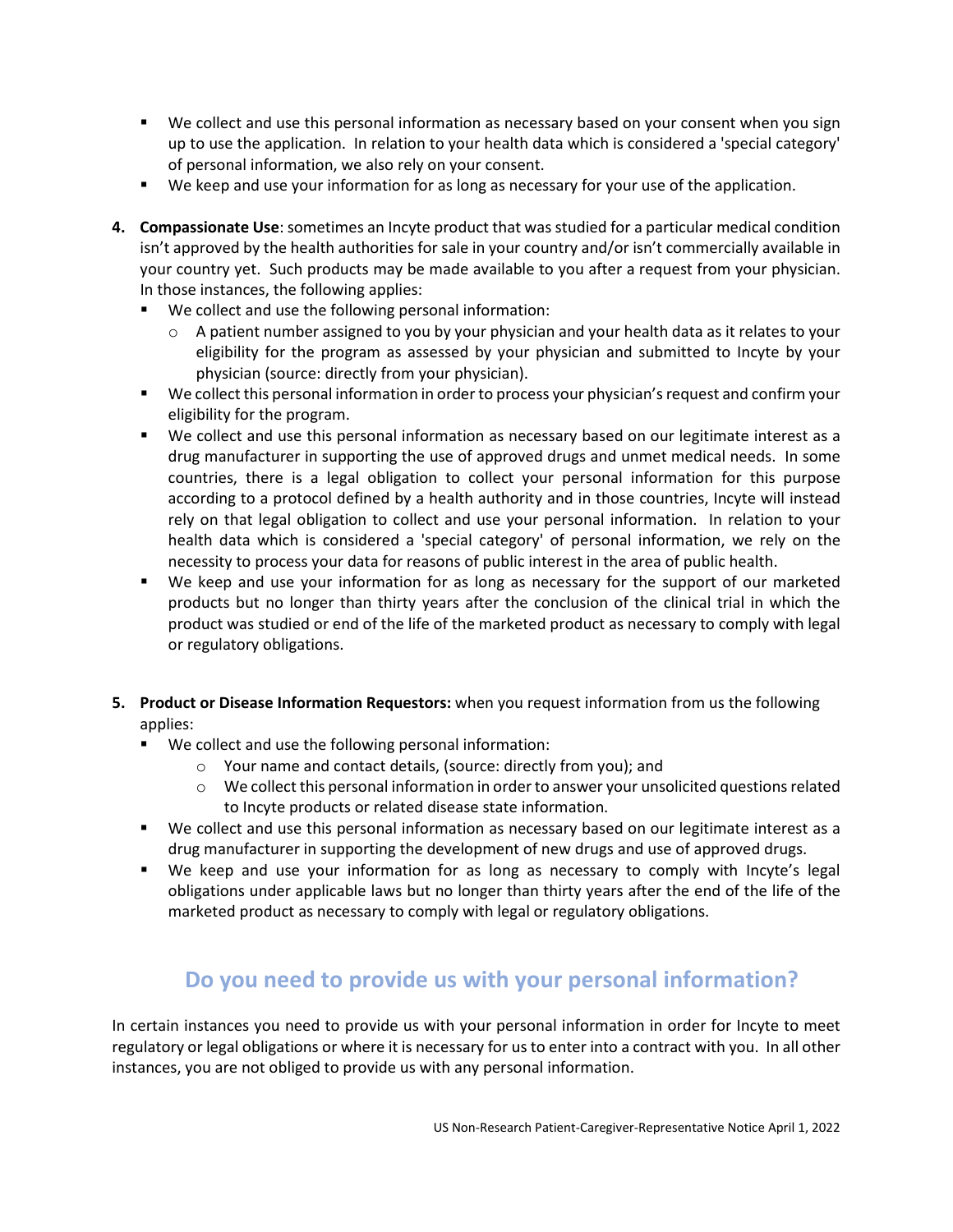## **With whom do we share your personal information?**

Your personal information is shared by Incyte with:

- Other companies in the worldwide Incyte Group, wherever located (a list of all Incyte companies is available here: http://www.incyte.com/contactus/headquarters.aspx);
- Third party consultants, service providers, and partner companies contracted by or on behalf of Incyte or its affiliates, wherever located; and
- **Government entities as required by applicable law.**

### **Where is your personal information used or stored?**

Depending on your relationship with Incyte, we may transfer your personal information:

- 1) To other countries: your personal information may be transferred to Europe, Switzerland, Japan, the United Kingdom, India, and China; and
- 2) Within the worldwide Incyte group of companies as identified above.

### **How is your personal information kept secure?**

We use a combination of commercially reasonable physical, technical, and administrative safeguards to protect the personal information we collect from you. When your personal information is shared, Incyte will take a reasonable approach to prevent the unauthorized use or disclosure of personal information.

While we use these precautions to safeguard your personal information, please be aware that no security measures are perfect or impenetrable. We cannot guarantee the security of the networks, systems, servers, devices, and databases we operate or that are operated on our behalf. Please use caution when submitting any personal or other sensitive information to us online.

### **What if the personal information is relating to a minor?**

Incyte does not knowingly collect personal information directly from minors—persons under the age of 16, or another age of a minor as defined by law—other than when required to comply with the law or for safety or security reasons. If you are a parent or guardian of a minor who has provided personal information without your knowledge or consent, you may submit a request to remove the minor's information by emailing us at privacy@incyte.com.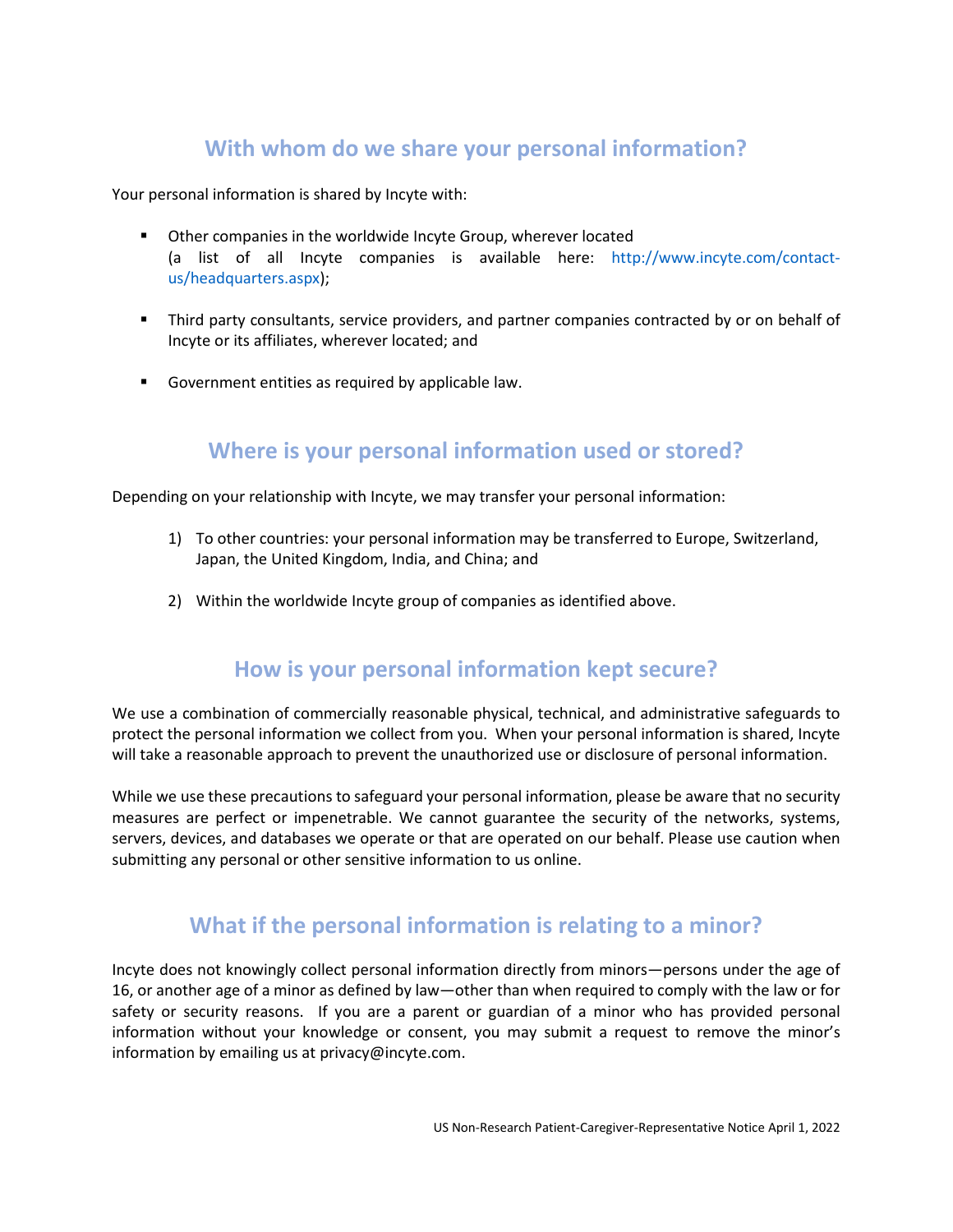# **What if you're an individual with a disability and want to get this Privacy Notice in an alternative format?**

Incyte is committed to ensuring that our communications are accessible to individuals with disabilities. To submit accessibility-related requests or report barriers to accessibility, please use the contact information below.

### **Who can you contact about Privacy at Incyte?**

If you have any questions about our privacy policies or practices, we encourage you to contact the Incyte Privacy Office:

Attn: Privacy Office Incyte Corporation 1801 Augustine Cut-off Wilmington, Delaware 19803 833-919-0687 [privacy@incyte.com](mailto:privacy@incyte.com)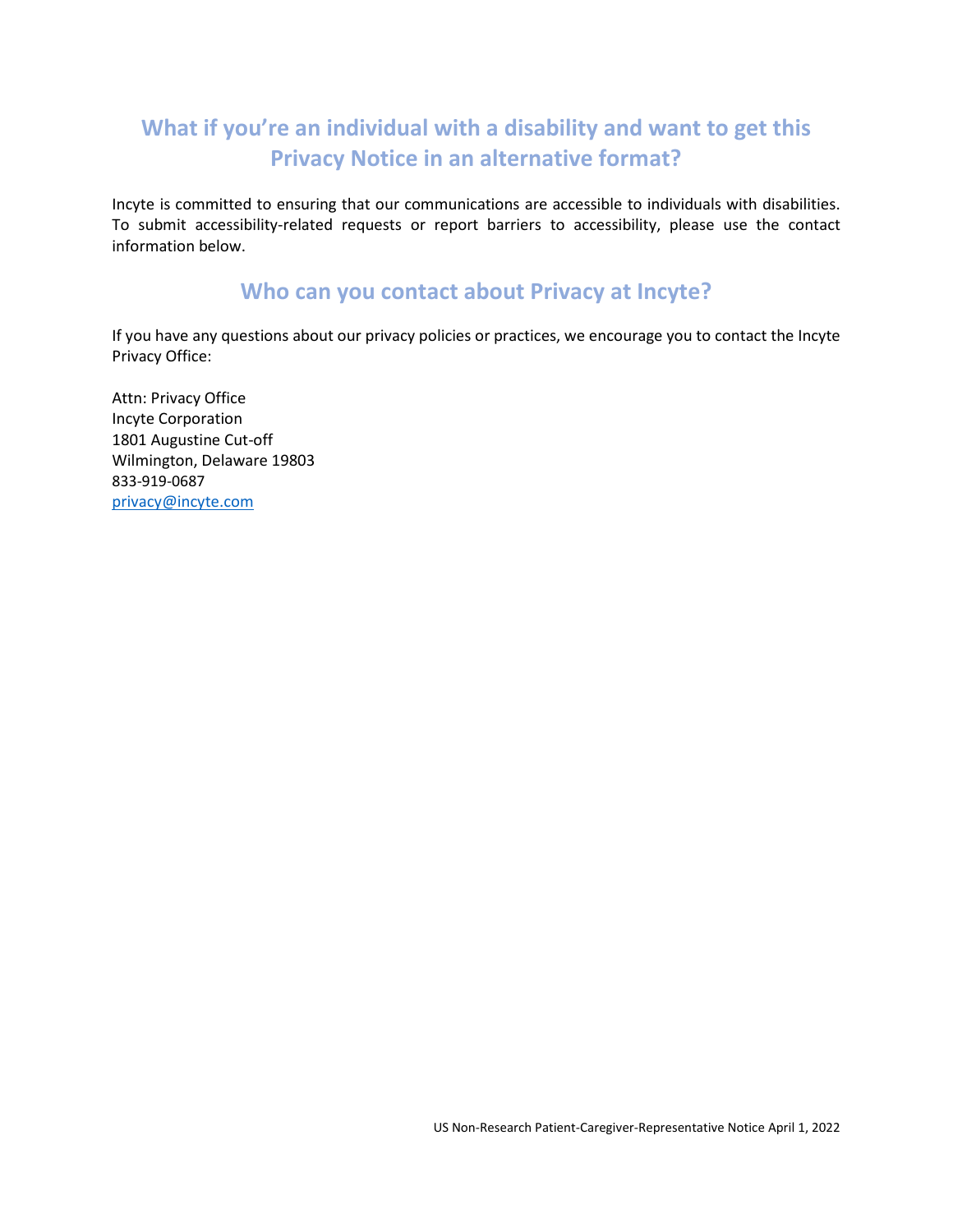# CALIFORNIA RESIDENTS ONLY

If you are a resident of California, please read this section to learn more about the California Consumer Privacy Act of 2018 (CCPA) and how it applies to the personal information collected and used by Incyte as described in this Privacy Notice.

## **What are my rights?**

Individuals who are California residents and whose information is covered by the relevant provisions of the CCPA may have the following privacy rights:

- **thata)** to request disclosure of personal information we collect and share about you during the 12-month period preceding our receipt of the request, including:
	- o the categories of personal information we've collected about you;
	- $\circ$  the categories of sources from which we collected the personal information;
	- o the business or commercial purposes for which we collected or sold the personal information
	- $\circ$  the categories of third parties with which we shared the personal information;
	- $\circ$  the categories of personal information that we have shared with service providers who provide services to us;
	- o the specific pieces of personal information we collected; and
	- $\circ$  the categories of personal information (if any) that we have sold about you, the categories of third parties to which we have sold that information, and the category or categories of personal information sold to each third party
- to request deletion of personal information we have collected about you; and
- to request that Incyte not sell your personal information.
	- $\circ$  Under the CCPA, California consumers also have the right to request that their information not be sold for value. Currently, we do not sell or disclose your information to third parties for monetary or in-kind compensation. However, if this practice changes in the future, we will provide updated information via this Privacy Notice and provide instructions on this page to submit a request to stop selling your personal information.

You also have a right not to be discriminated against for the exercise of the privacy rights conferred by the CCPA. If you exercise any of the rights explained in this Privacy Notice, we will continue to treat you fairly and not discriminate against you on the basis that you have exercised such rights.

There may be some types of personal information that can be associated with a household (a group of people living together in a single home). Requests for access or deletion of household Personal Information must be made by each member of the household. We will verify each member of the household using the verification criteria explained below. If we are unable to verify the identity of each household member with the degree of certainty required, we will not be able to respond to the request. We will notify you to explain the basis of our denial.